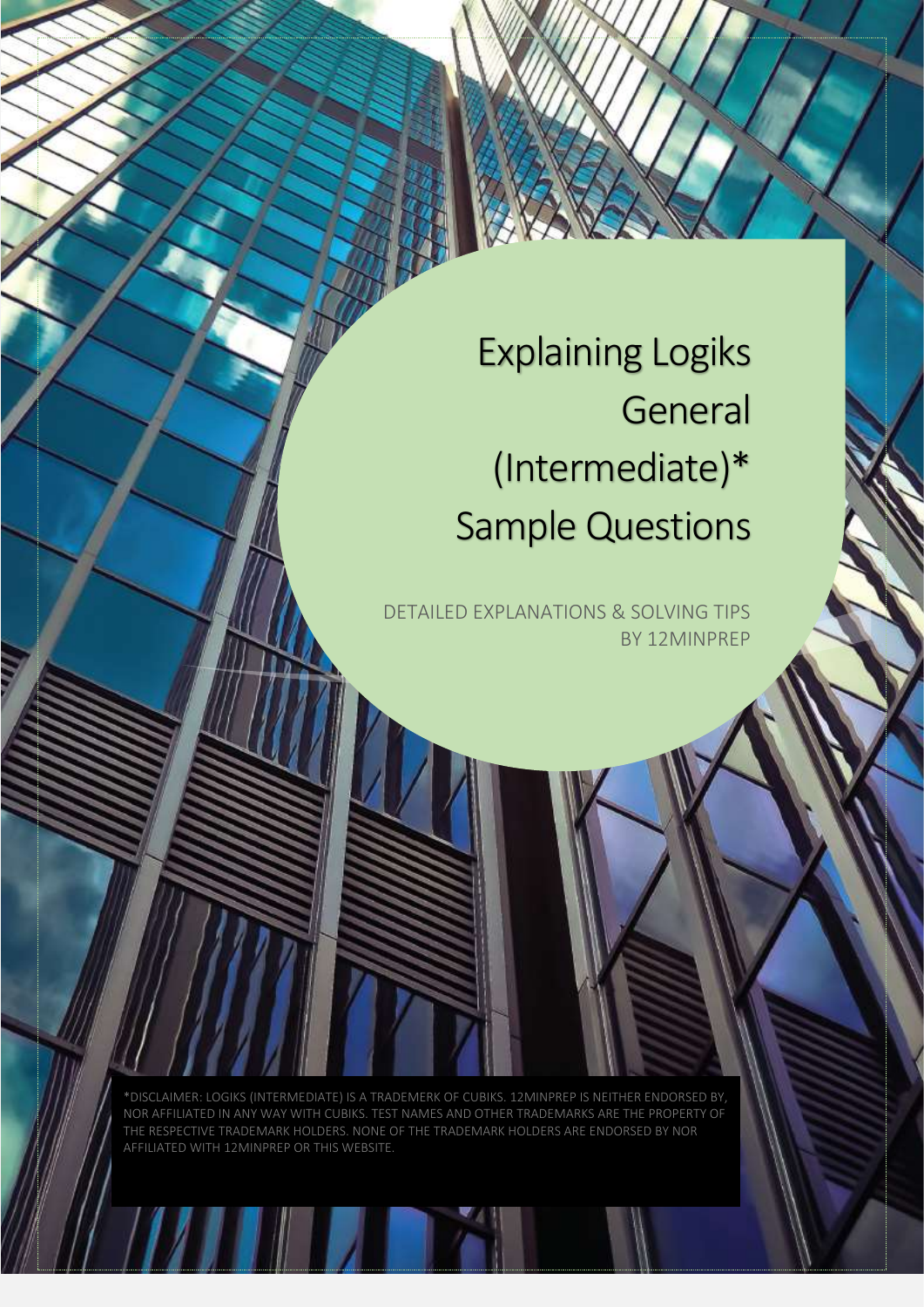

Hi There,

This PDF provides detailed **Explanations and Solving Strategies** for official Logiks General (Intermediate) Test questions, as seen on this [webpage](https://practicetests.cubiks.com/ability-tests/intermediate) provided by Cubiks, owners of the test. This test was formerly known as Logiks General.

Cubiks provide 10 sample questions, but unfortunately, most of those questions are Not accompanied by a friendly explanation that provides tips on how to solve them quickly, which is the essence of this fast-paced, 12-minute test.

That's why we created this PDF guide for you- so that you can have a better understanding of the underlying principles behind each question and to make sure you understand the reasoning behind each answer. In addition, make sure to review our article [FREE LOGIKS](https://www.12minprep.com/knowledge-hub/free-logiks-general-intermediate-test-practice/?utm_source=pdf&utm_medium=cta-logiks&utm_content=learn-more)  [GENERAL \(INTERMEDIATE\) TEST PRACTICE.](https://www.12minprep.com/knowledge-hub/free-logiks-general-intermediate-test-practice/?utm_source=pdf&utm_medium=cta-logiks&utm_content=learn-more)

**Note**: For copyright reasons, the sample questions and answers have not been copied into this guide, so please refer to them [here.](https://practicetests.cubiks.com/ability-tests/intermediate)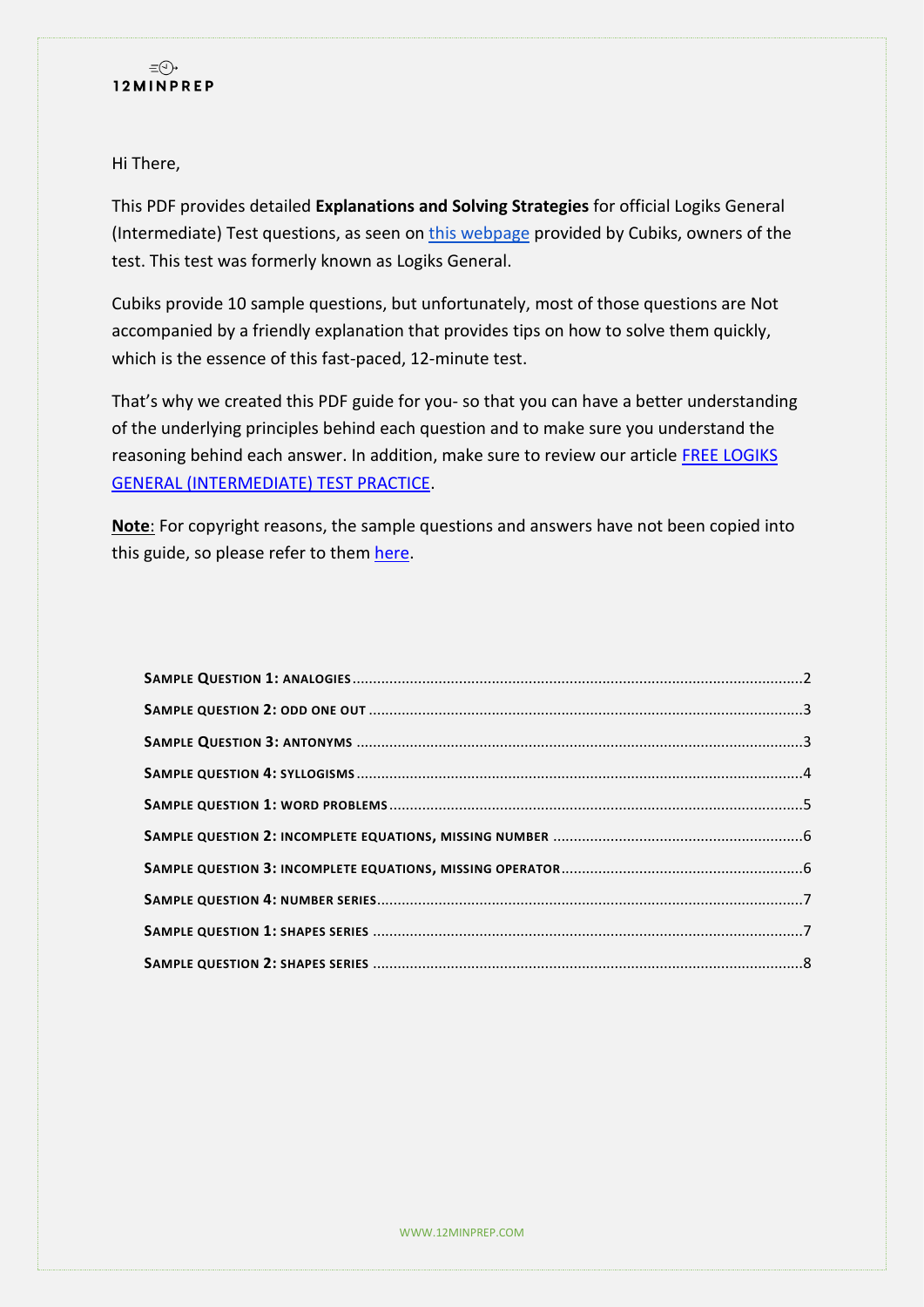

#### <span id="page-2-0"></span>**SAMPLE QUESTION 1: ANALOGIES**

Answer: Road | Difficulty: Easy

 **Solution:** We need to describe a relationship between Train and Track, and then apply this relationship on a new pair of words, one of which is given to us and the other hides in the answer options. It is important to maintain the same direction of the relationship (left to right or right to left).

A Train travels on a Track, where the track is not a constituent part of the train itself and only serves as a medium. If this sounds like a cumbersome relationship to you, just flip the order (and remember to do the same thing with the answer options!) and rephrase to: A track is the medium on which a train travels.

Now let's to apply the relationship in it first, longer form on Car and another word from the answer options:

Starting with the leftmost answer option, we can say **"A car travels on a road", and that makes sense**.

Moving on to the second answer - "A car travels on a drive" makes no sense.

Third answer option - "A car travels on a Wheel" - not exactly, as a car needs 3-4 wheels (plural) to be able to mobilize, and the wheels are a constituent part of the car.

Fourth answer option - "A car travels on a Bus" - makes no sense

Fifth answer option - A car travels on Petrol - this sentence makes sense but is not in accordance with the relationship we described, in which the tracks serve as the medium on which the train travels, not the fuel that powers it.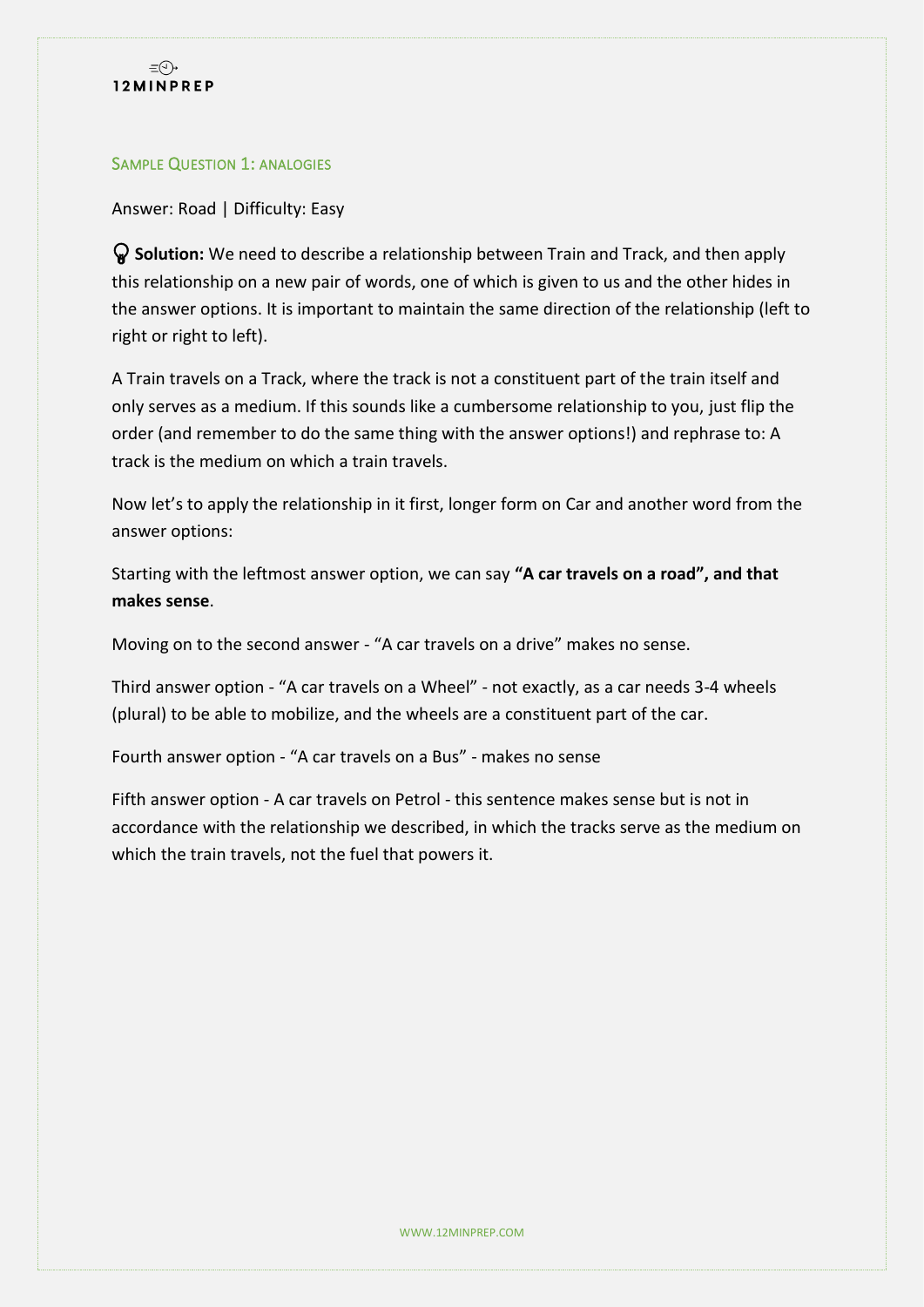

#### <span id="page-3-0"></span>SAMPLE QUESTION 2: ODD ONE OUT

Answer: Letter | Difficulty: Easy

**Solution:** We are given a list of five words and are asked to find the odd word.

In this case, all words but Letter are related to payment methods.

#### <span id="page-3-1"></span>SAMPLE QUESTION 3: ANTONYMS

Answer: Simple| Difficulty: Easy

 **Solution:** This question strictly examines your vocabulary in English. However, even this question can become quite tricky, since many words in English have a few meanings. So you simply need to take into account the various meanings of each word before you set out to look for the correct answer.

*Complex* has two popular meanings as an adjective:

1 Consisting of many different and connected parts

2 Not easy to analyse or understand; complicated or intricate.

Other meanings of Complex are associated with scientific knowledge are most likely not required in a general mental ability test.

The only word that can be chosen as a logical antonym is thus *Simple*

Some of you might ask, "Why isn't *Clear* a viable answer option as well?" A good way to refute *Clear* as the correct answer option is to think of a sentence in which both words exist: One can have a *clear* understanding of a *complex* issue. Thus, these words are not perfect antonyms.

# Prepare for your Test with 12MINPREP

[Learn More Here](https://www.12minprep.com/knowledge-hub/free-logiks-general-intermediate-test-practice/?utm_source=pdf&utm_medium=cta-logiks&utm_content=learn-more)

WWW.12MINPREP.COM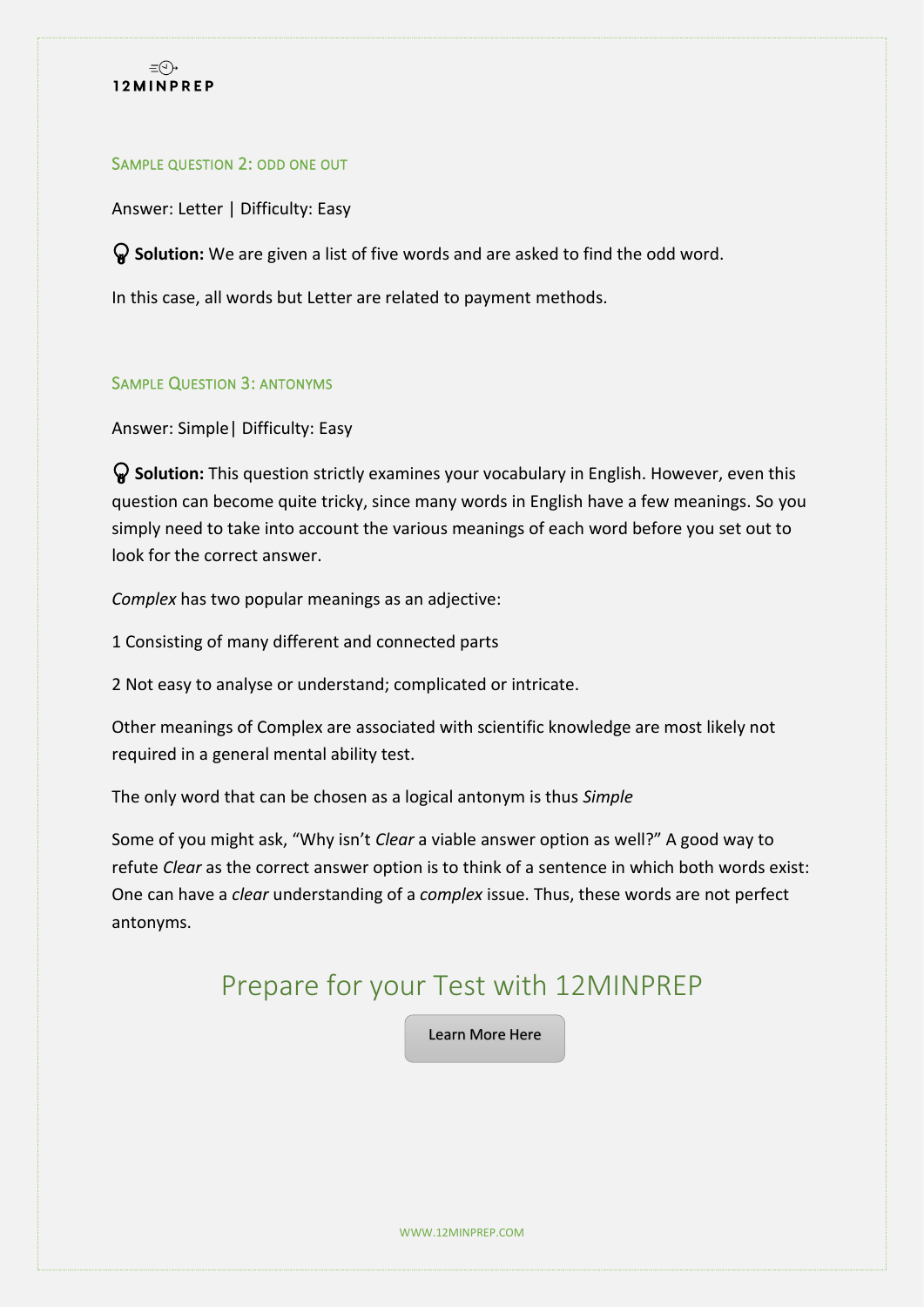

#### <span id="page-4-0"></span>SAMPLE QUESTION 4: SYLLOGISMS

Answer: All laptops are electronic | Difficulty: Intermediate

 **Solution:** We are presented with three assumptions and are asked to choose a logical conclusion that can be derived from these assumptions.

Please note: The fact that the assumptions involve objects in our everyday lives, DOES NOT mean we can apply everyday-life common sense to them. That is, you cannot use your general knowledge of things in the real world (e.g. laptops and computers) to make conclusions about the assumptions in hand.

All computers are electronic.

All laptops are computers.

One way to solve such questions is to use a basic illustration:



Or, to write the objects in a series with arrows, where each arrow means that the group on the left is included in the group on the right: Laptop  $\rightarrow$  Computer  $\rightarrow$  Electronic

All computers are laptops - incorrect. All laptops are computers means that laptops are a group of objects that are included within the group of computers. However, Computers is a group that may include other things as well, which are not laptops.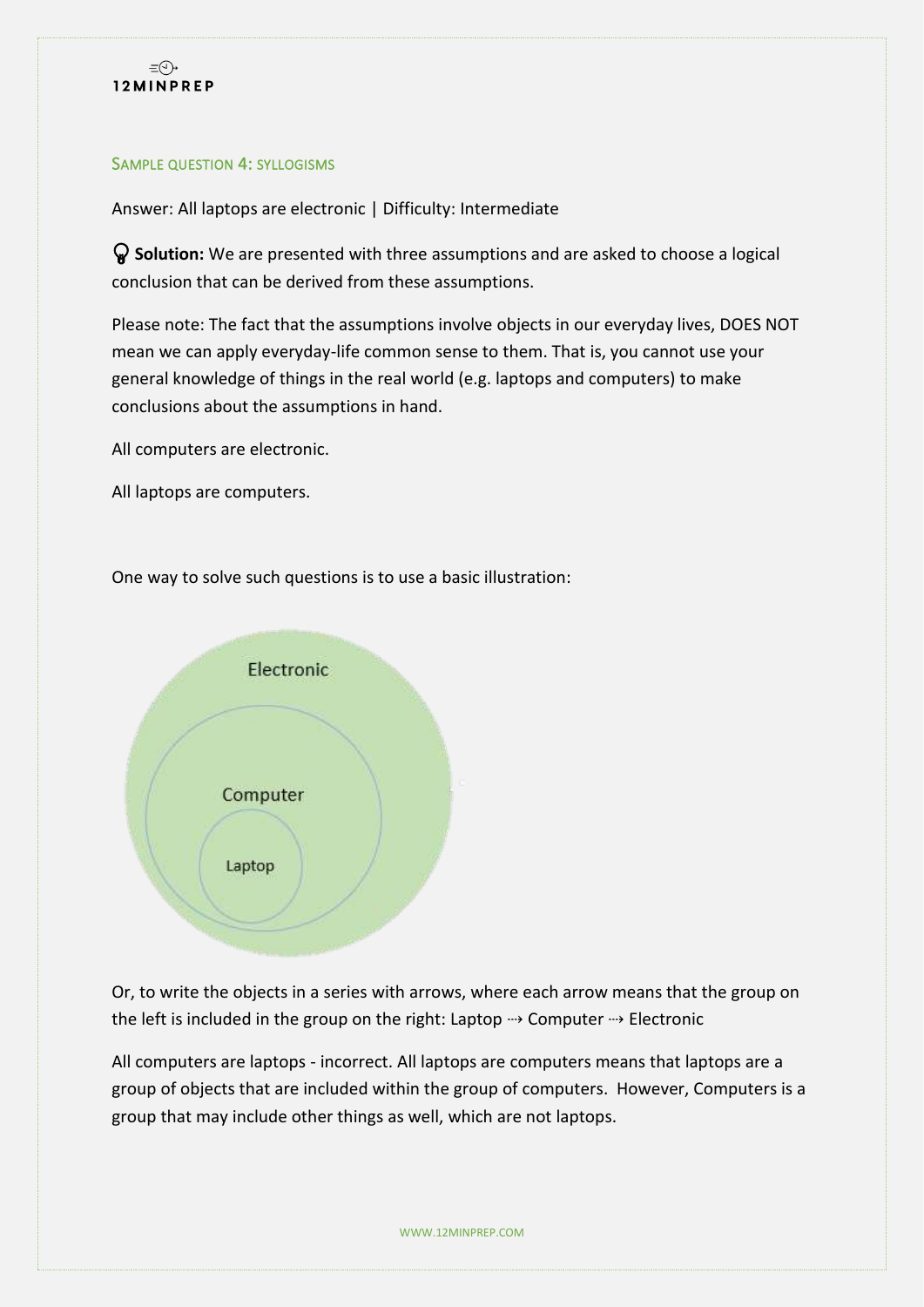# $\exists \Theta$ 12MINPREP

Some laptops are not electronic - incorrect. Look at the illustrations to see that all laptops are necessarily electronic.

All laptops are electronic - correct.

None of the above - incorrect.

**------------------------------- Moving to Numerical Reasoning (4 questions) ----------------------------**

# <span id="page-5-0"></span>SAMPLE QUESTION 1: WORD PROBLEMS

Answer: €292 | Difficulty level: Intermediate

 **Solution:** There are of course a few ways to solve this question, and you need to find your preferred method after practicing enough questions of this type. Here's one proposed method that can save your time:

We are told that...30 items cost 1460 Euros. What is the price of 6 items?

The principle behind this question is Ratios. We were given information about 30 items and are now asked to apply this ratio on 6 items.

6 is 30 divided by 5. Which means we need to divide 1460 by 5 to keep the ratio intact and to arrive at the new amount of money.

Dividing 1460 by 5 in the traditional way may take us too long, but if we use some estimation skills, we can look for the closest number to 1460 that when divided by 5, gives a more "friendly, immediate" answer. That number is 1500.

1500 divided by 5 is 300. But we must compensate for 1500-1460 = 40. We do this by dividing 40 by 5 to get 8 and subtract 8 from 300.

300-8=€**292**.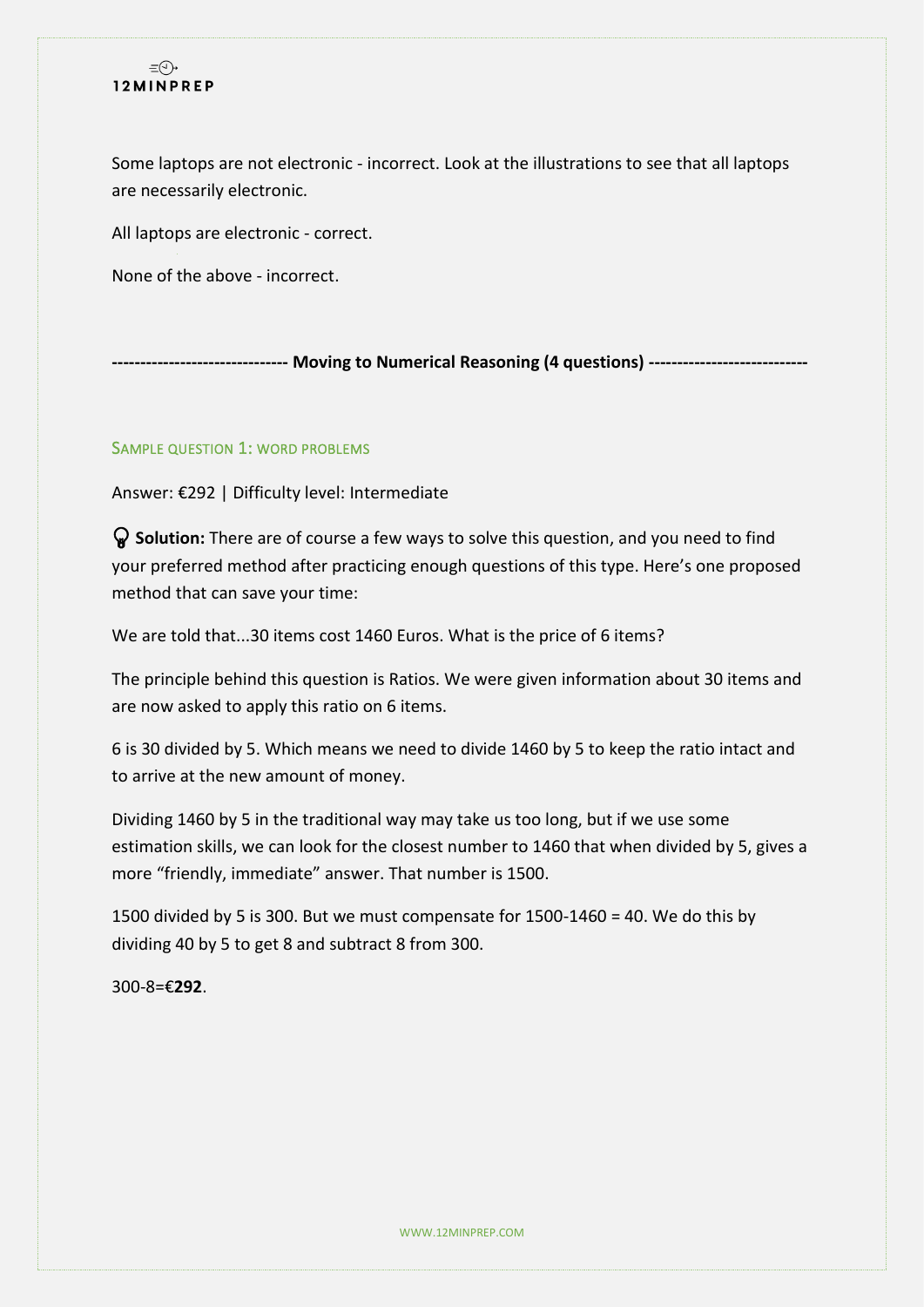

#### <span id="page-6-0"></span>SAMPLE QUESTION 2: INCOMPLETE EQUATIONS, MISSING NUMBER

Answer: 11 | Difficulty: Easy

**Solution:** Adding 37 to 4 gives us 41.

We now plug in 41 into the missing term:

52-41=11.

There's one tip I can give you: Even when looking at the sample questions provided in official PLI documents, the correct antonym is not always the best antonym you would think of, nor would a dictionary. So, it's also about finding the closest thing to an antonym from the options given.

# Prepare for your Test with 12MINPREP

[Learn More Here](https://www.12minprep.com/knowledge-hub/free-logiks-general-intermediate-test-practice/?utm_source=pdf&utm_medium=cta-logiks&utm_content=learn-more)

#### <span id="page-6-1"></span>SAMPLE QUESTION 3: INCOMPLETE EQUATIONS, MISSING OPERATOR

Answer: - | Difficulty: Easy

**Solution:** We start by solving the left side of the equation: 32 ÷ 4 = 8

To get to 8 using 11 and 3, we need to subtract 3 from 11. Therefore, the missing operation is subtraction (-).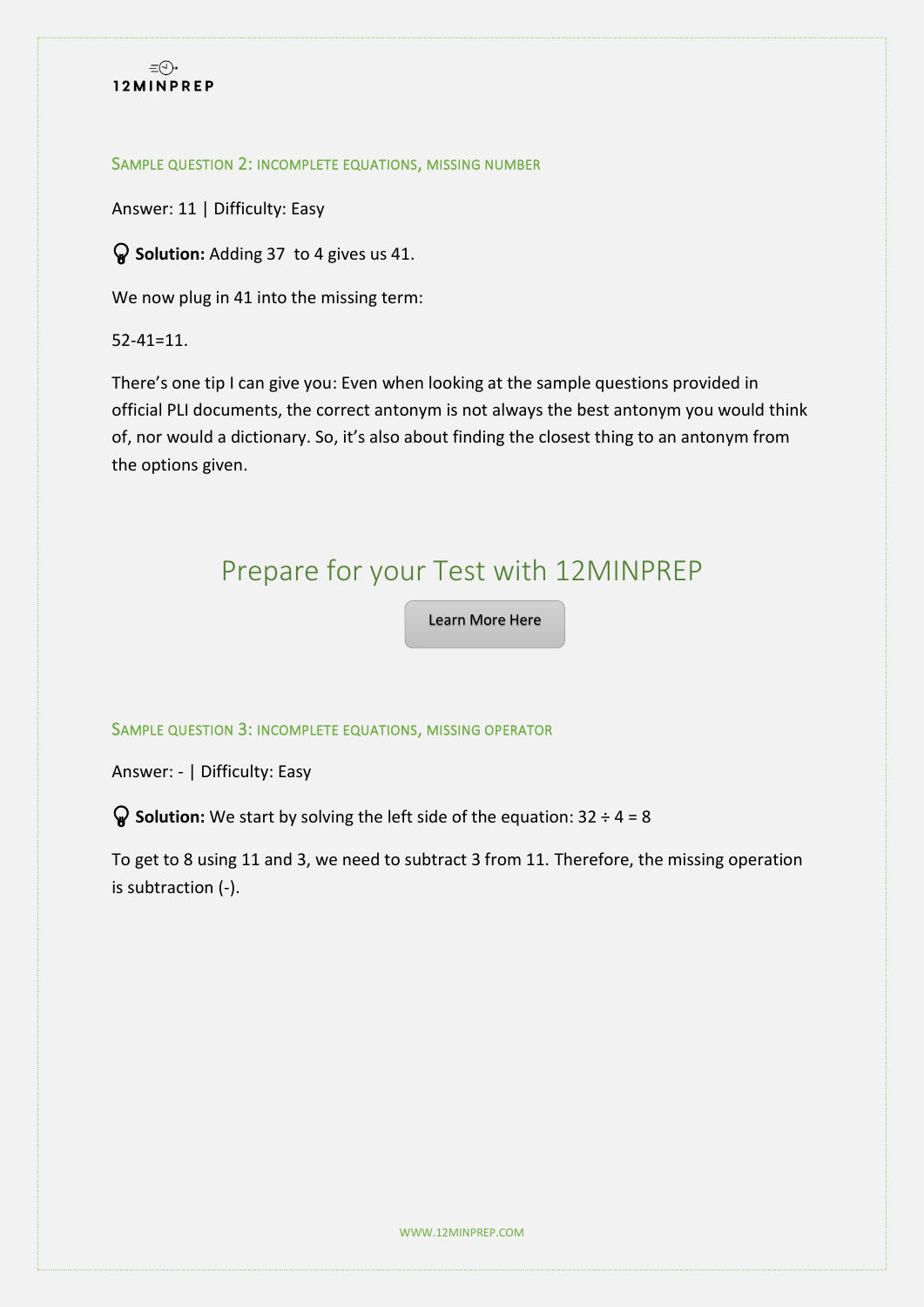

#### <span id="page-7-0"></span>SAMPLE QUESTION 4: NUMBER SERIES

Answer: 33 | Difficulty: Intermediate

# $\mathsf Q$  Solution:

| <b>Series</b>                                                                                                                                                                                                                      | 8  | 11                | 15            | 20            | 26            |
|------------------------------------------------------------------------------------------------------------------------------------------------------------------------------------------------------------------------------------|----|-------------------|---------------|---------------|---------------|
| <b>Difference</b>                                                                                                                                                                                                                  |    | $+3$              | $+4$          | $+5$          | $+6$          |
| Logic                                                                                                                                                                                                                              |    | <b>Difference</b> | Difference +1 | Difference +2 | Difference +3 |
| The difference between the first two terms is 3, and this difference increases by one as<br>we move on to the next terms in the sequence.<br>Therefore, we expect the next difference to be $(3+4)$ which is 7. Thus $(26+7) = 33$ | 33 |                   |               |               |               |

# **------------------------------- Moving to Abstract Reasoning (2 questions) ----------------------------**

# <span id="page-7-1"></span>SAMPLE QUESTION 1: SHAPES SERIES

# **Answer:** C | Difficulty: Intermediate

 **Solution:** We start by isolating one object in the frame and track its changes throughout the sequence. Look at the short line at the top left corner of the two first frames. It then moves to the bottom right corner of the next two frames. We can infer that this line keeps repeating in sequences of two, which means that in the missing sequence, it should appear again in bottom Left corner. Now we can look at the answer options and eliminate all answers that do not fulfil this expectation. All answer options but C do not fulfil this requirement. Therefore, C is the correct answer.

For the sake of practice, let's assume that we had first focused on the circles and triangles within the frame. In that case, we can observe pairs of a circle and a triangle in the same size. Therefore, we need to look for a frame that includes a medium-sized triangle, as seen in answer C.